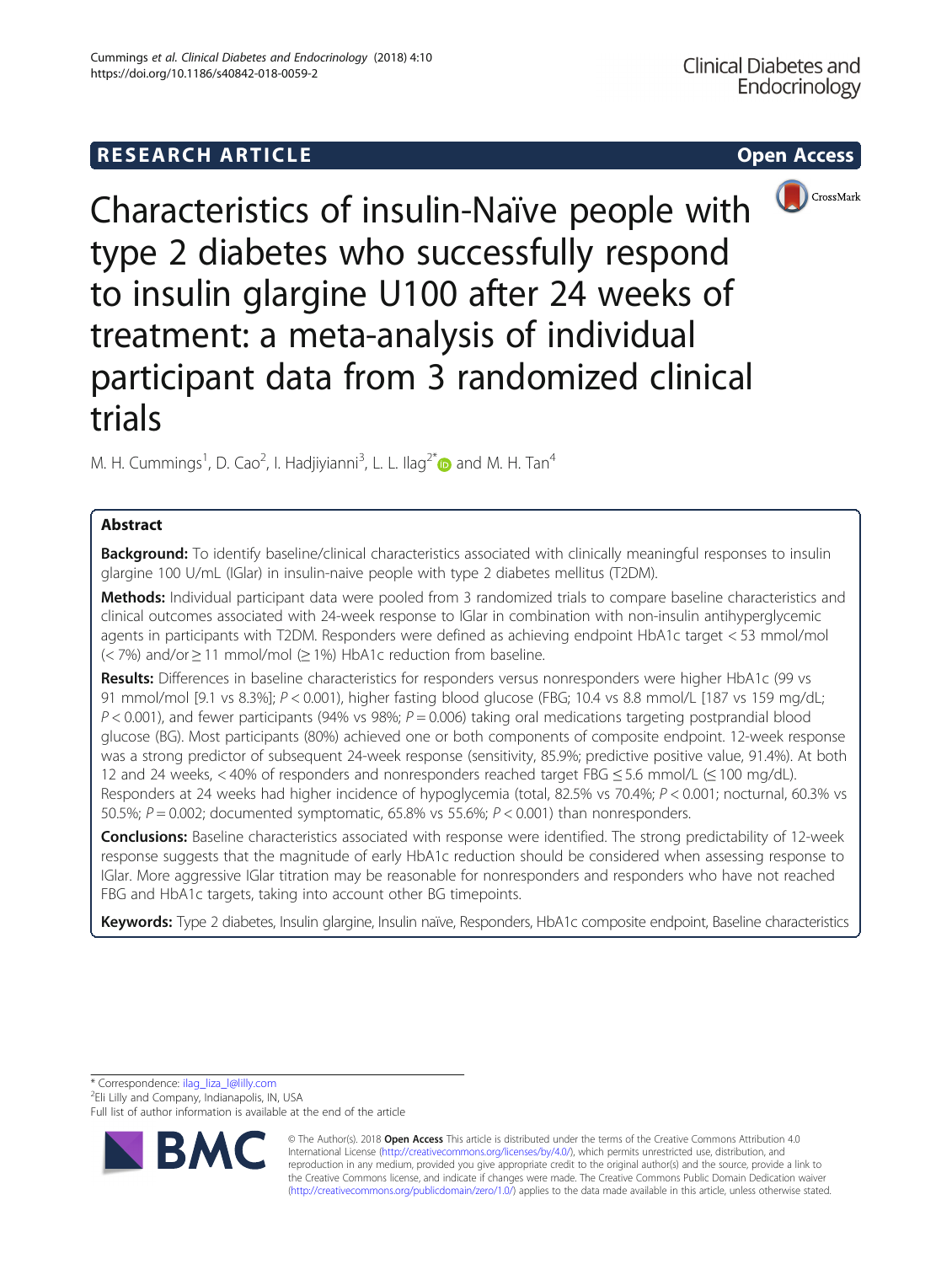## Background

Dual or triple therapy with insulin (usually a basal insulin) in combination with metformin or other noninsulin antihyperglycemic medication is recommended for people with type 2 diabetes mellitus (T2DM) who do not attain glycemic target on noninsulin antihyperglycemic medications alone [[1](#page-9-0)]. For people with newly diagnosed T2DM who are symptomatic and/or have highly elevated levels of glycated hemoglobin (HbA1c)  $(\geq 86 \text{ mmol/mol } [\geq 10\%])$  and/or blood glucose (BG) ( $\geq$  16.7 mmol/L [ $\geq$  300 mg/dL]), basalbolus insulin (preferred if symptomatic) or basal insulin plus a glucagon-like peptide-1 receptor agonist (GLP1-RA) should be considered for initial treatment [\[1\]](#page-9-0). Insulin glargine 100 units/mL (IGlar) was the first basal insulin analogue, which provided almost 24-h glycemic control with once-daily injection and lower risk for nocturnal hypoglycemia compared with human neutral protamine Hagedorn insulin, while having similar efficacy in terms of number of participants reaching HbA1c targets [\[2](#page-9-0)–[6](#page-9-0)]. IGlar has since become a benchmark for the development of novel basal insulin analogues [\[7](#page-9-0)]. These newer marketed basal insulins, insulin degludec and insulin glargine 300 units/mL, are non-inferior to IGlar in terms of efficacy and in certain subpopulations may provide some advantages over IGlar, such as reduced nocturnal hypoglycemia, as shown in some insulin degludec 100 units/mL studies [[8](#page-9-0)–[10\]](#page-9-0) and in insulin glargine 300 units/mL studies of participants already receiving high-dose basal insulin [\[11,](#page-9-0) [12](#page-9-0)]. IGlar, however, remains an important option for the management of T2DM.

In recent years, guidelines and position statements recommend that the choice of pharmacologic agents are to be guided by a patient-centered approach that considers factors like efficacy, hypoglycemia risk, and impact on weight. Even though this method allows for individualization of treatment based on several clinical and social factors, it has become increasingly challenging for healthcare providers to select from a plethora of antihyperglycemic classes and furthermore from different products within each class. Moreover, and specifically for basal insulin, recent literature emphasized the importance of proper titration before treatment intensification [[13](#page-9-0)–[15](#page-9-0)]. Anticipating treatment failures (e.g., minimal improvements, frequent and/or severe hypoglycemia) and establishing realistic expectations of treatment with individuals are important in clinical practice. To reach such decisions, it would be helpful to understand the characteristics of people with T2DM who do or do not respond to a common starter insulin, IGlar.

A few studies have investigated clinical characteristics of people with diabetes on IGlar achieving a target HbA1c of 53 mmol/mol (7%) [[13](#page-9-0)–[16\]](#page-9-0). These studies showed that only a few baseline characteristics were consistently associated with reaching target: lower HbA1c at baseline and shorter duration of diabetes [[14,](#page-9-0) [16](#page-9-0)]. Furthermore, it was shown that as baseline HbA1c increased, so did mean reduction in HbA1c from baseline; however, progressively fewer participants achieved target HbA1c at study endpoint with every 1% increase in baseline HbA1c. Therefore, these studies were focused mainly on whether patients reached target or not, with no particular attention to patients who may have experienced clinically significant reductions in HbA1c (albeit short of reaching the HbA1c of 7%).

Recent analyses have shown that a composite HbA1c measured by a decrease from baseline in HbA1c of  $\geq$  11 mmol/mol ( $\geq$  1%) and/or achievement of HbA1c target < 53 mmol/mol (< 7%) identifies more patients with clinically meaningful responses to insulin therapy than attainment of target HbA1c alone [\[17,](#page-9-0) [18](#page-9-0)]. Indeed, it has been shown that a decrease in the HbA1c value of ≥11 mmol/mol (≥1%) may confer clinical benefit, as demonstrated by the UK Prospective Diabetes Study: every 11 mmol/mol (1%) reduction in mean HbA1c level was associated with reductions of 21% for any diabetesrelated endpoint, 21% for diabetes-related deaths, 14% for myocardial infarctions, and 37% for microvascular complications [[19](#page-9-0)].

This current post hoc analysis was conducted using an integrated database of prospective clinical studies of oncedaily IGlar treatment among insulin-naïve people with T2DM. The aims of this analysis were two-fold: 1) to identify factors/characteristics of responders to once-daily IGlar at 24 weeks, and 2) to assess the sensitivity and specificity of this composite HbA1c response measure at 12 weeks in predicting response at 24 weeks. Response was defined as a composite endpoint: achieving HbA1c < 53 mmol/mol (< 7%) and/or  $a \ge 11$  mmol/mol (≥ 1%) reduction in HbA1c from baseline. This definition of response has been previously studied [[17,](#page-9-0) [18](#page-9-0)], and therefore was selected for this analysis based on previous findings and its practical application in the real-world setting.

## **Methods**

## Integrated database

Individual participant data from 2 randomized clinical trials sponsored by Eli Lilly and Company  $[20, 21]$  $[20, 21]$  $[20, 21]$  and 1 randomized trial sponsored by Eli Lilly and Company and Boehringer Ingelheim [[22](#page-10-0)] were used for meta-analyses. These studies were identified by an exhaustive search of Eli Lilly and Company's integrated clinical trial database based on the following inclusion criteria: 1) participants were insulin-naïve with T2DM, 2) a sufficient number of participants received IGlar (Basaglar®/Abasaglar®, Boehringer Ingelheim and Eli Lilly and Company, or Lantus®, Sanofi-Aventis) for at least 24 weeks, and 3) IGlar was the only insulin component in the antihyperglycemic treatment.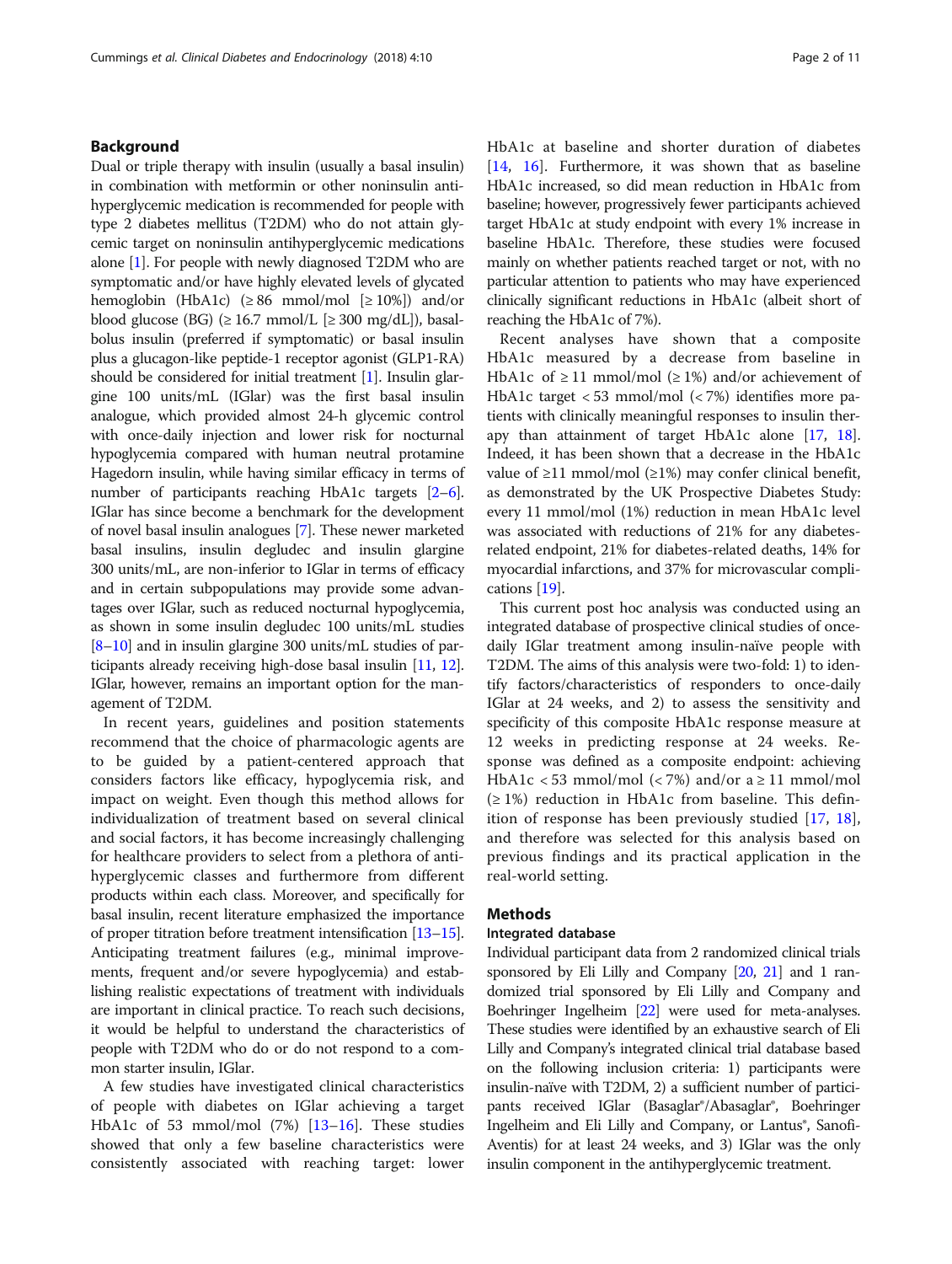Buse et al. [[20\]](#page-10-0) compared the efficacy and safety of twice-daily (BID) insulin lispro mixture 75/25 and oncedaily (QD) IGlar in a randomized, open-label, 24-week, non-inferiority trial conducted in 11 countries (Argentina, Australia, Brazil, Canada, Greece, Hungary, India, the Netherlands, Romania, Spain, and the United States). Eligible participants were insulin-naïve adults  $\geq 18$  years of age with T2DM and taking  $\geq 2$  oral antihyperglycemic medications (OAMs). Jain et al. [[21](#page-10-0)] compared the efficacy and safety of 2 progressive insulin regimens, QD insulin glargine plus insulin lispro administered up to 3 times daily (TID) versus insulin lispro mixture 50/50 administered up to TID, in a randomized, open-label, 36-week, non-inferiority trial conducted in 9 countries (Australia, Canada, France, Greece, India, Republic of Korea, Mexico, Russian Federation, and Spain). Eligible participants were insulin-naïve adults  $\geq 18$  years of age with T2DM and taking  $\geq 2$  OAMs. Rosenstock et al. [[22](#page-10-0)] compared the efficacy and safety of 2 IGlar products, LY IGlar versus Lantus<sup>®</sup>, in a phase 3, randomized, double-blind, 24-week, non-inferiority trial conducted in 11 countries (Czech Republic, France, Germany, Greece, Hungary, Italy, South Korea, Mexico, Poland, Spain, and the United States). Eligible participants were adults  $\geq 18$  years of age with T2DM who were either insulin-naïve or previously on Lantus® and taking  $\geq 2$  OAMs.

In each of these trials [[20](#page-10-0)–[22](#page-10-0)], postprandial glucose (PPG) was collected through 7-Point self-monitored blood glucose (SMBG) at weeks 0, 12, and 24 on 3 separate days in the 2-week period prior to each visit. Participants were also given a diary to record hypoglycemia events experienced throughout each study. For each hypoglycemia episode, the participant was asked to record the glucose value, if measured, and to describe the treatment, including if the participant was able to selftreat, and the outcome of the episode. At the onsite visit, the investigator reviewed the diary with the participant to verify and assess any need for treatment adjustment. Further study design details and key outcomes from each trial are summarized in Additional files [1](#page-9-0) and [2,](#page-9-0) respectively.

#### Statistical analysis

Participants with non-missing HbA1c at 24 weeks were analyzed and classified into 2 responder cohorts (yes vs no) according to the composite HbA1c responder measure: HbA1c < 53 mmol/mol (< 7%) at 24 weeks or reduction in HbA1c from baseline to 24 weeks  $\geq$  11 mmol/mol  $(\geq 1\%)$ . Responders were the participants who either had HbA1c < 53 mmol/mol (< 7%) or had HbA1c reduction ≥ 11 mmol/mol (≥ 1%) at 24 weeks. Nonresponders did not meet either criterion. For the 3 SMBG profiles obtained at 0, 12, and 24 weeks, the average SMBG value was used for analysis. Missing data at week 24 was expected due to the self-monitoring nature of SMBG and the attrition throughout the trials. Overall, about 60% of participants had non-missing PPG data at week 24. More specifically, among the 1485 patients who had non-missing HbA1c values at 24 weeks, 826 participants had non-missing glucose values post-breakfast and post-midday meal and 829 participants had non-missing post-dinner glucose at week 24. This was considered adequate for analysis with the majority of participants contributing data and a total sample size of > 800.

Heterogeneity across the studies was assessed by study-by-responder interaction. P values for interaction were nonsignificant for the majority of outcomes measured indicating that results in these trials were relatively homogeneous and therefore justified the integration of these data. In 2 of the 3 studies analysed [[20](#page-10-0), [22](#page-10-0)], responders had greater reductions in fasting blood glucose (FBG) than nonresponders, while in the 3rd study [[21\]](#page-10-0), the 2 cohorts had similar reductions in FBG, thereby resulting in a statistically significant  $(P = 0.012)$  $(P = 0.012)$  study-by-responder interaction (Additional file 2). Baseline participant characteristics and clinical profiles at 24 weeks (HbA1c, FBG, PPG, insulin dose, and hypoglycemia categories [total hypoglycemia  $(BG \leq 3.9 \text{ mmol/L}$   $\leq 70 \text{ mg/dL}$  or signs/symptoms), documented symptomatic (BG ≤ 3.9 mmol/L [≤ 70 mg/dL] and signs/symptoms), nocturnal (between bedtime and waking), and severe (required 3rd party assistance) were compared between the responder cohorts. A 2-sided  $P$  value of  $<0.05$  was considered statistically significant, with P values based on the Pearson's Chi-square test for categorical variables and fixed effects meta-regression model for continuous variables. Results presented are model-adjusted mean and standard error (SE). Relationships between improvements in glycemic outcomes as continuous variables (FBG, daily mean PPG, and HbA1c) and baseline variables (HbA1c, FBG), between improvements in glycemic outcomes as continuous variables (FBG, daily mean PPG, and HbA1c) and insulin dose, and between hypoglycemic rate and insulin dose, were explored graphically using scatter plots as post hoc analyses.

Sensitivity, specificity, positive predictive value, and negative predictive value were evaluated to assess if early response at 12 weeks could predict subsequent response at 24 weeks to support current guidelines that recommend evaluation of therapeutic response to pharmacologic interventions at 12 weeks after initiating therapy.

All analyses were performed using SAS Version 9.2® or higher.

## Results

#### Composite versus single HbA1c measure

The majority (80%) of participants achieved a meaningful clinical reduction in HbA1c at 24 weeks, as defined by the composite endpoint of attainment of target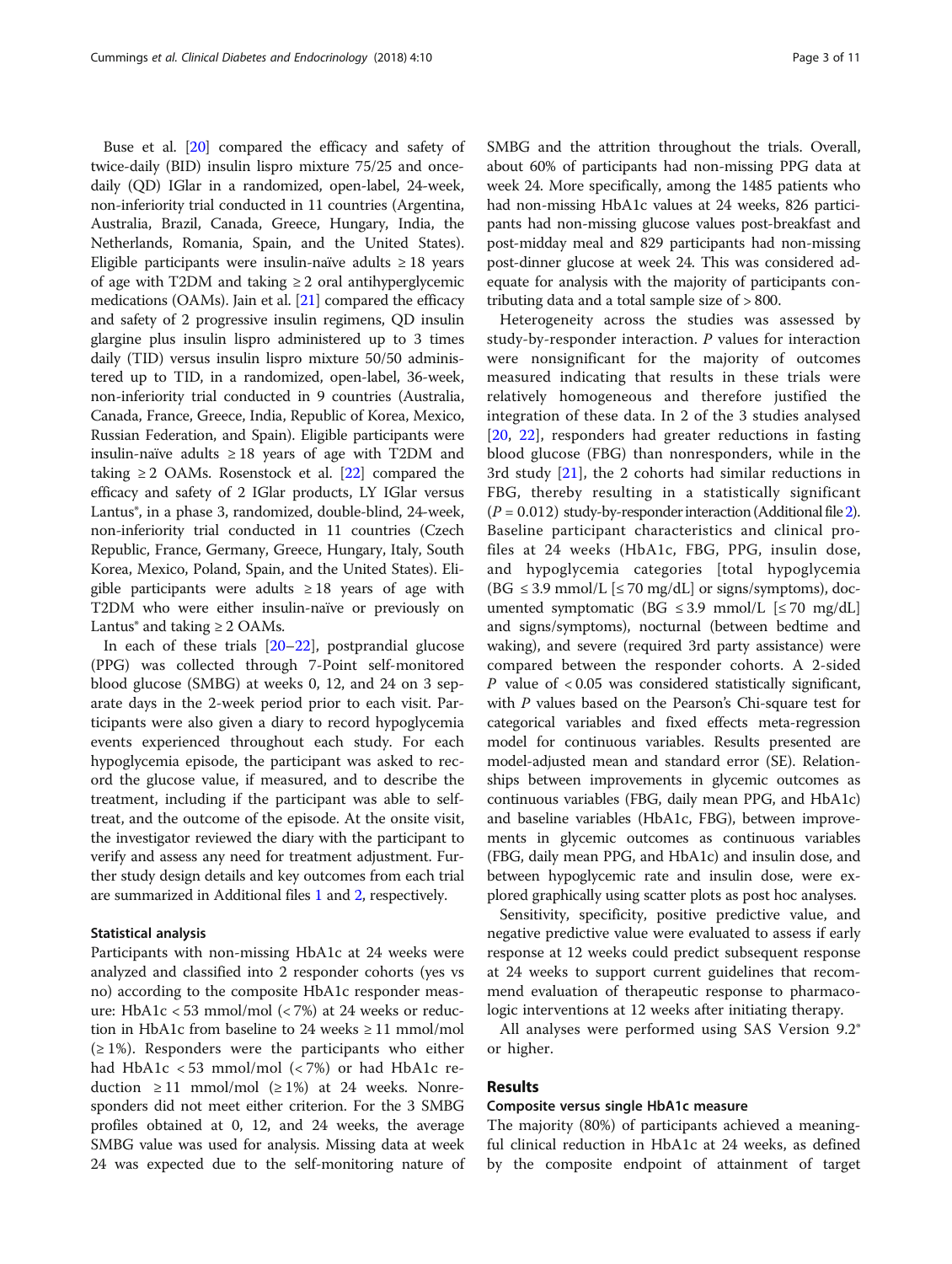HbA1c < 53 mmol/mol (< 7%) and/or  $a \ge 11$  mmol/mol (≥ 1%) decrease in HbA1c from baseline (Table 1). Of those participants who responded to treatment, 50% achieved both components of the composite HbA1c endpoint, while 43% only experienced  $a \ge 11$  mmol/mol (≥1%) decrease in HbA1c and 7% only reached target HbA1c < 53 mmol/mol (< 7%). The composite HbA1c endpoint identified 34% more responders than would have been found by the single HbA1c endpoint, achievement of target HbA1c < 53 mmol/mol (< 7%), commonly used in diabetes clinical studies.

## Baseline characteristics of responders and nonresponders

The baseline characteristics of responders  $(N = 1188)$ and nonresponders  $(N = 297)$  at 24 weeks were generally similar; however, there were some notable differences (Table 2). More men than women  $(54 \text{ vs } 46\%; P = 0.012)$ responded to treatment. Responders also had higher baseline HbA1c levels (mean, 9.1 vs 8.3% [99 vs 91 mmol/mol];  $P < 0.001$ ), higher FBG levels (10.4 vs 8.8 mmol/L [187 vs 159 mg/dL;  $P < 0.001$ ), and had fewer participants (94 vs 98%;  $P = 0.006$ ) who used OAMs targeting PPG than nonresponders. Overall, both responders and nonresponders at 24 weeks had a baseline mean duration of T2DM of 10 years and were generally Caucasian (71 vs 58%), less than 65 years of age (75 vs 76%), and overweight or obese (mean body mass index [BMI] for both,  $31 \text{ kg/m}^2$ ) at baseline.

#### Glycemic response and insulin dose

Early response at 12 weeks was a strong predictor of subsequent response at 24 weeks as shown by the high sensitivity (85.9%) and predictive positive value (91.4%) (Table [3\)](#page-4-0). Responders at 24 weeks had significantly greater reductions from baseline in adjusted mean (SE) HbA1c (− 2.2% [0.04] vs − 0.8% [0.06]; − 24 [0.44] vs − 9 [0.66] mmol/mol;  $P < 0.001$ ) than nonresponders (Table [4](#page-5-0)), as to be expected per the definition of response. Responders compared with nonresponders also had significantly greater reductions from baseline in both adjusted mean (SE) daily

Table 1 Number of responders and nonresponders to insulin glargine 100 Units/mL at 24 weeks by composite HbA1c endpoint

| giargine noo onlies, me at 2 myeers by composite monite enapolite |                                       |                                                                 |                                                                  |  |  |
|-------------------------------------------------------------------|---------------------------------------|-----------------------------------------------------------------|------------------------------------------------------------------|--|--|
| HbA1c < 7%<br>(Yes/No)                                            | >1% reduction<br>in HbA1c<br>(Yes/No) | Responders<br>(HbA1c $<$ 7% or<br>$\geq$ 1% reduction)<br>n (%) | Nonresponders<br>(HbA1c $\geq$ 7% and<br>< 1% reduction)<br>n(%) |  |  |
| Yes                                                               | Yes                                   | 595 (50)                                                        |                                                                  |  |  |
| Yes                                                               | Νo                                    | 88 (7)                                                          |                                                                  |  |  |
| <b>No</b>                                                         | Yes                                   | 505 (43)                                                        |                                                                  |  |  |
| <b>No</b>                                                         | No                                    |                                                                 | 297 (20)                                                         |  |  |
| Total $(N = 1485)$                                                |                                       | 1188 (80)                                                       | 297 (20)                                                         |  |  |

Abbreviation: HbA1c glycated hemoglobin

|                                          | Responders at<br>24 weeks<br>(HbA1c < 7% or<br>$\geq$ 1% reduction)<br>$n = 1188$ | Nonresponders<br>at 24 Weeks<br>(HbA1c $\geq$ 7% and<br>< 1% reduction)<br>$n = 297$ | $P$ value |
|------------------------------------------|-----------------------------------------------------------------------------------|--------------------------------------------------------------------------------------|-----------|
| Age, years                               | 57.8 (9.9)                                                                        | 57.2 (10.1)                                                                          | 0.323     |
| Age group                                |                                                                                   |                                                                                      | 0.833     |
| $< 65$ years                             | 893 (75.2)                                                                        | 225 (75.8)                                                                           |           |
| $\geq$ 65 years                          | 295 (24.8)                                                                        | 72 (24.2)                                                                            |           |
| Gender                                   |                                                                                   |                                                                                      | 0.012     |
| Women                                    | 543 (45.7)                                                                        | 160 (53.9)                                                                           |           |
| Men                                      | 645 (54.3)                                                                        | 137 (46.1)                                                                           |           |
| Duration of T2DM, years                  | 10.3(6.6)                                                                         | 9.7(6.5)                                                                             | 0.159     |
| Weight, kg                               | 87.5 (19.7)                                                                       | 85.8 (21.6)                                                                          | 0.201     |
| BMI, kg/m <sup>2</sup>                   | 31.3 (5.70)                                                                       | 30.9 (5.70)                                                                          | 0.213     |
| HbA1c, %                                 | 9.1(1.2)                                                                          | 8.3(0.9)                                                                             | < 0.001   |
| HbA1c, mmol/mol                          | 99 (13)                                                                           | 91 (10)                                                                              | < 0.001   |
| FBG, mg/dL                               | 186.7 (52.0)                                                                      | 158.5 (42.2)                                                                         | < 0.001   |
| $\geq$ 1 OAMs Targeting PPG <sup>a</sup> | 1111 (93.5)                                                                       | 290 (97.6)                                                                           | 0.006     |
| SU, yes                                  | 1067 (89.8)                                                                       | 284 (95.6)                                                                           | 0.002     |
| 2 OAMs                                   | 790 (66.5)                                                                        | 194 (65.3)                                                                           | 0.701     |
| MET/SU                                   | 614(51.7)                                                                         | 167(56.2)                                                                            |           |
| 3 OAMs                                   | 389 (32.7)                                                                        | 100 (33.7)                                                                           | 0.761     |
| MET/SU/TZD                               | 346 (29.1)                                                                        | 89 (30.0)                                                                            |           |
|                                          |                                                                                   |                                                                                      |           |

Individual participant data were pooled from 3 randomized clinical trials [\[20](#page-10-0)–[22\]](#page-10-0) and are mean (SD) or n (%). Patients are those who were randomized to insulin glargine as the only insulin treatment and with no missing HbA1c values at 24 weeks. Two-sided P values were considered statistically significant if < 0.05 and were calculated by ANOVA model (response = subgroup) for continuous variables and by Pearson's Chi-square or Fisher's exact (for OAM data with less than 80% of cells with an expected value >5) test for categorical variables. Abbreviations: AGI alpha glucosidase inhibitor, BMI body mass index, DPP-IV dipeptidyl peptidase IV, FBG fasting blood glucose, HbA1c glycated hemoglobin, MEG meglitinides, MET metformin, OAM oral antihyperglycemic medication, PPG postprandial blood glucose, SD standard deviation, SU sulphonylurea, T2DM type 2 diabetes mellitus, TZD thiazolidinedione. <sup>a</sup>OAMs targeting postprandial glucose were SU, DPP-IV, AGI, and MEG

4 OAMs 7 (0.6) 3 (1.0) 0.429

FBG (− 4.0 [0.09] vs − 3.3 [0.16] mmol/L; − 71 [1.6] vs − 59 [2.8] mg/dL; P < 0.001) and daily PPG (− 4.1 [0.11] vs − 3.0 [0.18] mmol/L; − 73 [1.9] vs − 54 [3.3] mg/dL;  $P < 0.001$ ) (Table [4](#page-5-0)). The difference between responders and nonresponders in change from baseline adjusted mean daily BG levels at 24 weeks was small at prebreakfast and 3 AM, but more pronounced at other time points (Fig. [1](#page-6-0)). More responders than nonresponders (39% vs 34%) reached FBG target  $\leq$  5.6 mmol/L ( $\leq$  100 mg/dL) at 24 weeks (Fig. [2\)](#page-7-0). Responders were also more likely to reach PPG target  $\leq 10.0$  mmol/L ( $\leq 180$  mg/dL) after breakfast (77% vs 69%), lunch (81% vs 66%), and evening meal (79% vs 71%) than nonresponders (Fig. [2](#page-7-0)). (Note: the PPG target was defined for this analysis and was not given to investigators during these trials.) The adjusted mean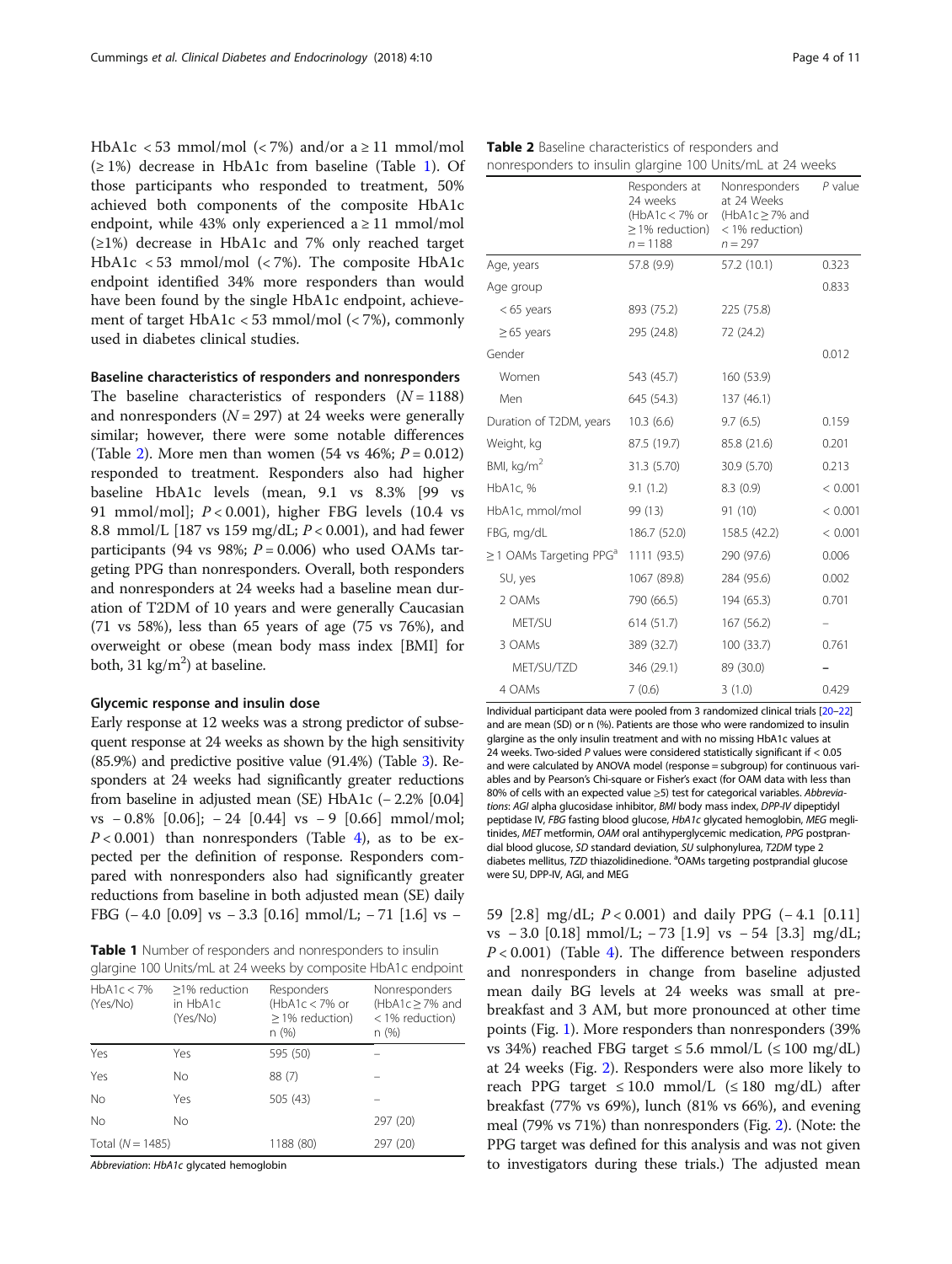<span id="page-4-0"></span>Table 3 Prediction of insulin glargine 100 Units/mL response at 24 weeks based on early response at 12 weeks

|                                      |     | Responders at week 24 |     |  |  |
|--------------------------------------|-----|-----------------------|-----|--|--|
|                                      |     | Yes                   | No  |  |  |
| Responders at Week 12                | Yes | 91%                   | 9%  |  |  |
|                                      | No  | 46%                   | 54% |  |  |
| Predictive parameters                |     |                       |     |  |  |
| Odds ratio = 12.7 ( $P < 0.001$ )    |     |                       |     |  |  |
| Sensitivity = $85.9\%$               |     |                       |     |  |  |
| Specificity = $67.7\%$               |     |                       |     |  |  |
| Positive predictive value = $91.4\%$ |     |                       |     |  |  |
| Negative predictive value = $54.5\%$ |     |                       |     |  |  |

Sensitivity is the percentage of subsequent responders (HbA1c <7% or ≥ 1% reduction) correctly identified (true-positive rate). Specificity is the percentage of subsequent nonresponders (HbA1c ≥7% and < 1% reduction) correctly identified (true-negative rate). Positive predictive value is the percentage of subsequent responders among early responders. Negative predictive value is the percentage of subsequent nonresponders among early nonresponders. Abbreviation: HbA1c glycated hemoglobin

(SE) daily IGlar dose was similar between responders and nonresponders at 24 weeks (45.2 [1.4] vs 42.2 [2.3] units/ day; 0.49 [0.01] vs 0.47 [0.02] units/kg/day) (Table [4](#page-5-0)). From a post hoc graphical assessment (data not shown), inverse linear relationships were observed between improvements in glycemic measures (FBG, daily mean PPG, HbA1c) and baseline HbA1c or FBG which confirm the findings mentioned above. Plots of improvements in glycemic measures and insulin dose (data not shown) did not reveal an informative pattern.

## Hypoglycemia

At 24 weeks, responders compared with nonresponders had a significantly higher incidence of total (82.5 vs 70.4%;  $P < 0.001$ ), nocturnal (60.3 vs 50.5%;  $P = 0.002$ ) and documented symptomatic (65.8 vs 55.6%; P < 0.001) hypoglycemia and significantly higher adjusted mean 1-year event rates of total (20.3 vs 14.7;  $P = 0.004$ ) and documented symptomatic  $(9.7 \text{ vs } 7.1; P = 0.022)$ hypoglycemia (Fig. [3\)](#page-7-0). Nocturnal hypoglycemia adjusted mean 1-year event rates (5.4 vs 5.0;  $P = 0.608$ ) and severe hypoglycemia incidence (12 [1.0%] vs 0;  $P = 0.082$ ) and adjusted mean 1-year event rates (0 for both;  $P = 1.000$ ) were similar between groups. From a post hoc graphical assessment (data not shown), no meaningful pattern between hypoglycemia rate and insulin dose was revealed.

## **Discussion**

This analysis showed that the composite HbA1c response at 12 weeks was a strong predictor of maintaining at least the same HbA1c response (composite) at 24 weeks. Responders had higher HbA1c and FBG levels at baseline with fewer participants using OAMs targeting PPG than nonresponders. Responders compared

with nonresponders were also more likely to reach target FBG  $\leq$  5.6 mmol/L ( $\leq$  100 mg/dL) and *hypothetical* target PPG  $\leq$  10.0 mmol/L ( $\leq$  180 mg/dL) at 24 weeks with similar IGlar doses. Moreover, adjusted mean IGlar doses at 24 weeks for both groups were still below the limit for basal insulin titration  $(> 0.5 \text{ units/kg/day})$  recommended by the American Diabetes Association and European Association for the Study of Diabetes [\[1](#page-9-0)]. Despite the relatively high averages for IGlar dose and hypoglycemia incidence and yearly event rates at 24 weeks, hypoglycemia incidence and yearly event rates were lower in nonresponders than responders, and both groups had similar yearly event rates of nocturnal hypoglycemia. Given that hypoglycemia data were collected systematically, the chance for under-estimation of hypoglycemia incidence is expected to be small. The high incidence of hypoglycemia in both groups may be explained in part by the aggressive dose-titration protocols used in these trials (Additional file [1\)](#page-9-0), and therefore inadequate titration is unlikely to have caused a lower incidence of hypoglycemia in nonresponders. The mean IGlar dose was close to 0.5 units/kg. Scatter plots of HbA1c versus dose and hypoglycemia yearly event rate versus dose at 24 weeks did not show an informative pattern to suggest a relationship between dose and improvement in glycemic control or lower hypoglycemia incidence. Some people with T2DM, however, may need greater than 0.5 units/kg/day of basal insulin in case of higher insulin resistance. The first-up-titrate-basal insulin approach is expected to be useful in some patients and should be considered on an individual basis. Early introduction of a medication for the control of PPG to reduce the risk of hypoglycemia, especially if using a GLP1-RA, could also benefit some individuals. For nonresponders to IGlar who have reached FBG target or whose up-titration of IGlar dose is limited by the frequency and/or severity of hypoglycemia, diabetes treatment should be intensified with PPG-lowering agents, such as prandial insulin or GLP1-RA.

Our findings are consistent with several post hoc analyses of trials assessing differences between responders and nonresponders to basal insulin treatment. Scheen et al. [[13\]](#page-9-0) evaluated the relative contributions of FBG and PPG to overall hyperglycemia in insulin-naive participants who either reached or did not reach target HbA1c  $<$  53 mmol/mol ( $<$  7%) with IGlar or insulin lispro mix 25 at 24 weeks in the DURABLE trial. Insulin doses were higher but hypoglycemia yearly event rates were lower in nonresponders compared with responders at study endpoint. Failure to reach target FBG  $\leq$  5. 6 mmol/L  $(\leq 100 \text{ mg/dL})$  was the primary reason for not achieving target HbA1c in both insulin groups, suggesting the need to first up titrate basal insulin before intensifying therapy with PPG-lowering agents. Similarly, Khunti et al.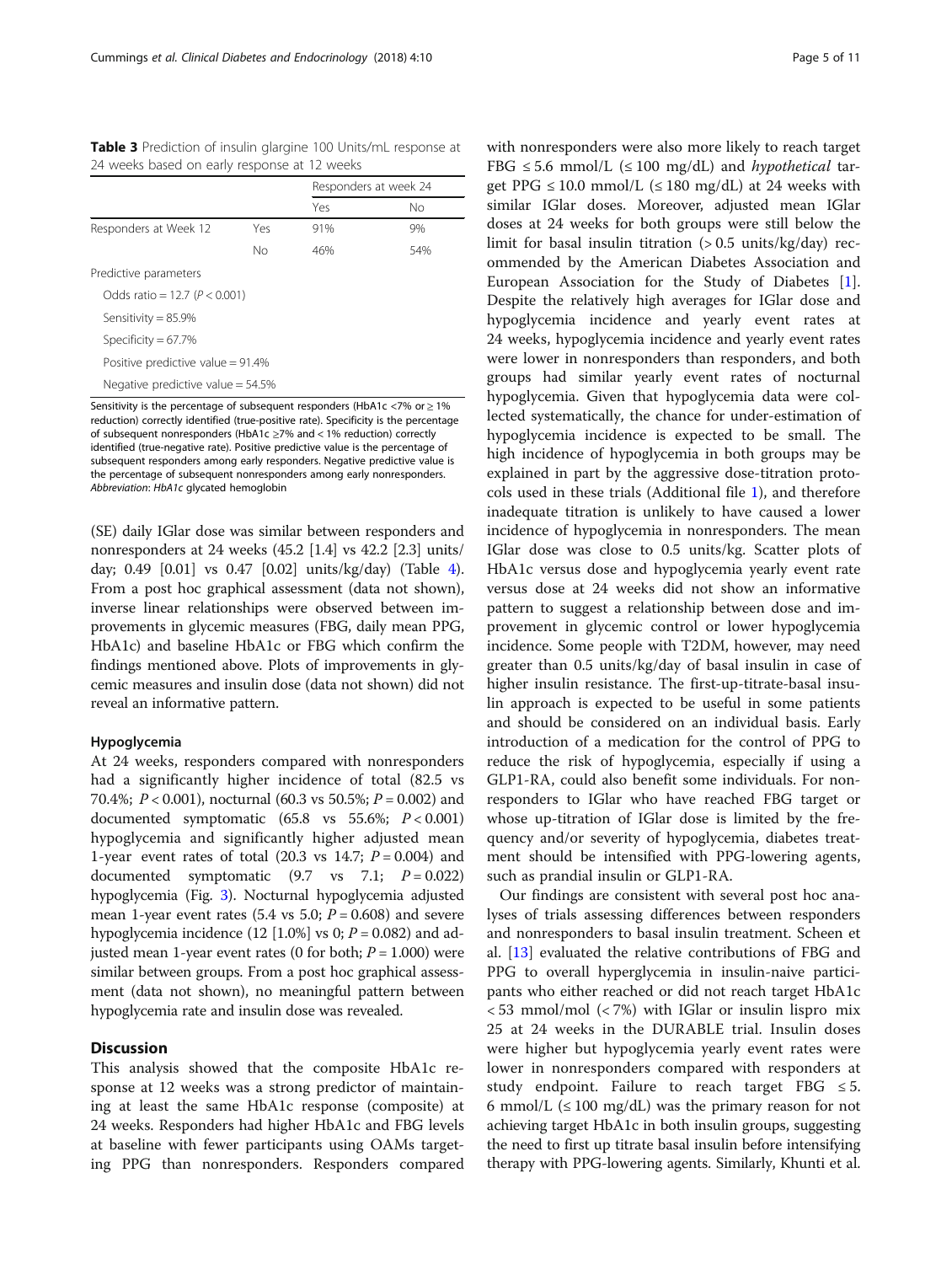<span id="page-5-0"></span>

|  | <b>Table 4</b> Glycemic response and insulin dose in responders and nonresponders to insulin glargine 100 Units/mL at 24 weeks |  |  |  |  |
|--|--------------------------------------------------------------------------------------------------------------------------------|--|--|--|--|
|  |                                                                                                                                |  |  |  |  |

| HbA1c (mmol/mol), n<br>297<br>1188<br>Endpoint<br>74 (0.44)<br>89 (0.66)<br><b>CFB</b><br>$-24(0.44)$<br>$-9(0.66)$<br>CFB, LSM Diff (95% CI)<br>$-15$ (-16.40, -13.88); $P < 0.001$<br>HbA1c (%), n<br>1188<br>297<br>Endpoint<br>6.76(0.04)<br>8.14(0.06)<br><b>CFB</b><br>$-2.16(0.04)$<br>$-0.78(0.06)$<br>CFB, LSM Diff (95% CI)<br>$-1.38$ ( $-1.50$ , $-1.27$ ); $P < 0.001$<br>297<br>Dose (units/day), n<br>1187<br>Endpoint<br>42.16 (2.29)<br>45.21 (1.36)<br>LSM Diff (95% CI)<br>$3.05$ (- 1.24, 7.34); $P = 0.164$<br>297<br>Dose (units/kg/day), n<br>1187<br>Endpoint<br>0.49(0.01)<br>0.47(0.02)<br>LSM Diff (95% CI)<br>$0.02$ (- 0.02, 0.07); $P = 0.272$<br>Fasting blood glucose, n<br>692<br>143<br>Endpoint (mmol/L)<br>6.13(0.09)<br>6.83(0.16)<br><b>CFB</b><br>$-3.97(0.09)$<br>$-3.26(0.16)$<br>CFB, LSM Diff (95% CI)<br>$-$ 0.71 (-1.00, -0.41); $P < 0.001$<br>Endpoint (mg/dL)<br>110.39 (1.63)<br>123.10 (2.81)<br><b>CFB</b><br>$-71.48(1.63)$<br>$-58.77(2.81)$<br>CFB, LSM Diff (95% CI)<br>$-12.71$ (-18.00, -7.42); $P < 0.001$<br>Daily mean SMBG, n<br>640<br>128<br>Endpoint (mmol/L)<br>7.30 (0.09)<br>8.20(0.16)<br><b>CFB</b><br>$-3.85(0.09)$<br>$-2.95(0.16)$<br>CFB, LSM Diff (95% CI)<br>$-$ 0.90 ( $-$ 1.20, $-$ 0.60); $P < 0.001$<br>Endpoint (mg/dL)<br>131.45 (1.62)<br>147.70 (2.83)<br><b>CFB</b><br>$-69.33(1.62)$<br>$-53.08(2.83)$<br>CFB, LSM Diff (95% CI)<br>$-16.25$ (- 21.60, - 10.89); $P < 0.001$<br>Daily mean premeal SMBG, n<br>678<br>142<br>Endpoint (mmol/L)<br>6.59 (0.08)<br>7.51 (0.14)<br><b>CFB</b><br>$-3.70(0.08)$<br>$-2.78(0.14)$<br>$-$ 0.92 (- 1.19, - 0.65); $P < 0.001$<br>CFB, LSM Diff (95% CI)<br>Endpoint (mg/dL)<br>135.30 (2.58)<br>118.75 (1.52)<br><b>CFB</b><br>$-66.64(1.52)$<br>$-50.09(2.58)$<br>CFB, LSM Diff (95% CI)<br>$-16.55$ (- 21.40, - 11.69); $P < 0.001$<br>Daily mean postprandial SMBG, n<br>677<br>139<br>Endpoint (mmol/L)<br>8.31(0.11)<br>9.32(0.18)<br><b>CFB</b><br>$-4.03(0.11)$<br>$-3.02(0.18)$<br>CFB, LSM Diff (95% CI)<br>$-1.01$ (-1.36, -0.66); $P < 0.001$<br>149.70 (1.93)<br>Endpoint (mg/dL)<br>167.91 (3.33)<br><b>CFB</b><br>$-72.70(1.93)$<br>$-54.49(3.33)$<br>CFB, LSM Diff (95% CI)<br>$-18.21$ (-24.50, -11.93); $P < 0.001$ | Responders<br>(HbA1c < 7% or ≥ 1% reduction) | Nonresponders<br>(HbA1c $\geq$ 7% and < 1% reduction) |  |  |
|-------------------------------------------------------------------------------------------------------------------------------------------------------------------------------------------------------------------------------------------------------------------------------------------------------------------------------------------------------------------------------------------------------------------------------------------------------------------------------------------------------------------------------------------------------------------------------------------------------------------------------------------------------------------------------------------------------------------------------------------------------------------------------------------------------------------------------------------------------------------------------------------------------------------------------------------------------------------------------------------------------------------------------------------------------------------------------------------------------------------------------------------------------------------------------------------------------------------------------------------------------------------------------------------------------------------------------------------------------------------------------------------------------------------------------------------------------------------------------------------------------------------------------------------------------------------------------------------------------------------------------------------------------------------------------------------------------------------------------------------------------------------------------------------------------------------------------------------------------------------------------------------------------------------------------------------------------------------------------------------------------------------------------------------------------------------------------------------------------------------------------------------------------------------------------------------------------------------------------------------------------------------|----------------------------------------------|-------------------------------------------------------|--|--|
|                                                                                                                                                                                                                                                                                                                                                                                                                                                                                                                                                                                                                                                                                                                                                                                                                                                                                                                                                                                                                                                                                                                                                                                                                                                                                                                                                                                                                                                                                                                                                                                                                                                                                                                                                                                                                                                                                                                                                                                                                                                                                                                                                                                                                                                                   |                                              |                                                       |  |  |
|                                                                                                                                                                                                                                                                                                                                                                                                                                                                                                                                                                                                                                                                                                                                                                                                                                                                                                                                                                                                                                                                                                                                                                                                                                                                                                                                                                                                                                                                                                                                                                                                                                                                                                                                                                                                                                                                                                                                                                                                                                                                                                                                                                                                                                                                   |                                              |                                                       |  |  |
|                                                                                                                                                                                                                                                                                                                                                                                                                                                                                                                                                                                                                                                                                                                                                                                                                                                                                                                                                                                                                                                                                                                                                                                                                                                                                                                                                                                                                                                                                                                                                                                                                                                                                                                                                                                                                                                                                                                                                                                                                                                                                                                                                                                                                                                                   |                                              |                                                       |  |  |
|                                                                                                                                                                                                                                                                                                                                                                                                                                                                                                                                                                                                                                                                                                                                                                                                                                                                                                                                                                                                                                                                                                                                                                                                                                                                                                                                                                                                                                                                                                                                                                                                                                                                                                                                                                                                                                                                                                                                                                                                                                                                                                                                                                                                                                                                   |                                              |                                                       |  |  |
|                                                                                                                                                                                                                                                                                                                                                                                                                                                                                                                                                                                                                                                                                                                                                                                                                                                                                                                                                                                                                                                                                                                                                                                                                                                                                                                                                                                                                                                                                                                                                                                                                                                                                                                                                                                                                                                                                                                                                                                                                                                                                                                                                                                                                                                                   |                                              |                                                       |  |  |
|                                                                                                                                                                                                                                                                                                                                                                                                                                                                                                                                                                                                                                                                                                                                                                                                                                                                                                                                                                                                                                                                                                                                                                                                                                                                                                                                                                                                                                                                                                                                                                                                                                                                                                                                                                                                                                                                                                                                                                                                                                                                                                                                                                                                                                                                   |                                              |                                                       |  |  |
|                                                                                                                                                                                                                                                                                                                                                                                                                                                                                                                                                                                                                                                                                                                                                                                                                                                                                                                                                                                                                                                                                                                                                                                                                                                                                                                                                                                                                                                                                                                                                                                                                                                                                                                                                                                                                                                                                                                                                                                                                                                                                                                                                                                                                                                                   |                                              |                                                       |  |  |
|                                                                                                                                                                                                                                                                                                                                                                                                                                                                                                                                                                                                                                                                                                                                                                                                                                                                                                                                                                                                                                                                                                                                                                                                                                                                                                                                                                                                                                                                                                                                                                                                                                                                                                                                                                                                                                                                                                                                                                                                                                                                                                                                                                                                                                                                   |                                              |                                                       |  |  |
|                                                                                                                                                                                                                                                                                                                                                                                                                                                                                                                                                                                                                                                                                                                                                                                                                                                                                                                                                                                                                                                                                                                                                                                                                                                                                                                                                                                                                                                                                                                                                                                                                                                                                                                                                                                                                                                                                                                                                                                                                                                                                                                                                                                                                                                                   |                                              |                                                       |  |  |
|                                                                                                                                                                                                                                                                                                                                                                                                                                                                                                                                                                                                                                                                                                                                                                                                                                                                                                                                                                                                                                                                                                                                                                                                                                                                                                                                                                                                                                                                                                                                                                                                                                                                                                                                                                                                                                                                                                                                                                                                                                                                                                                                                                                                                                                                   |                                              |                                                       |  |  |
|                                                                                                                                                                                                                                                                                                                                                                                                                                                                                                                                                                                                                                                                                                                                                                                                                                                                                                                                                                                                                                                                                                                                                                                                                                                                                                                                                                                                                                                                                                                                                                                                                                                                                                                                                                                                                                                                                                                                                                                                                                                                                                                                                                                                                                                                   |                                              |                                                       |  |  |
|                                                                                                                                                                                                                                                                                                                                                                                                                                                                                                                                                                                                                                                                                                                                                                                                                                                                                                                                                                                                                                                                                                                                                                                                                                                                                                                                                                                                                                                                                                                                                                                                                                                                                                                                                                                                                                                                                                                                                                                                                                                                                                                                                                                                                                                                   |                                              |                                                       |  |  |
|                                                                                                                                                                                                                                                                                                                                                                                                                                                                                                                                                                                                                                                                                                                                                                                                                                                                                                                                                                                                                                                                                                                                                                                                                                                                                                                                                                                                                                                                                                                                                                                                                                                                                                                                                                                                                                                                                                                                                                                                                                                                                                                                                                                                                                                                   |                                              |                                                       |  |  |
|                                                                                                                                                                                                                                                                                                                                                                                                                                                                                                                                                                                                                                                                                                                                                                                                                                                                                                                                                                                                                                                                                                                                                                                                                                                                                                                                                                                                                                                                                                                                                                                                                                                                                                                                                                                                                                                                                                                                                                                                                                                                                                                                                                                                                                                                   |                                              |                                                       |  |  |
|                                                                                                                                                                                                                                                                                                                                                                                                                                                                                                                                                                                                                                                                                                                                                                                                                                                                                                                                                                                                                                                                                                                                                                                                                                                                                                                                                                                                                                                                                                                                                                                                                                                                                                                                                                                                                                                                                                                                                                                                                                                                                                                                                                                                                                                                   |                                              |                                                       |  |  |
|                                                                                                                                                                                                                                                                                                                                                                                                                                                                                                                                                                                                                                                                                                                                                                                                                                                                                                                                                                                                                                                                                                                                                                                                                                                                                                                                                                                                                                                                                                                                                                                                                                                                                                                                                                                                                                                                                                                                                                                                                                                                                                                                                                                                                                                                   |                                              |                                                       |  |  |
|                                                                                                                                                                                                                                                                                                                                                                                                                                                                                                                                                                                                                                                                                                                                                                                                                                                                                                                                                                                                                                                                                                                                                                                                                                                                                                                                                                                                                                                                                                                                                                                                                                                                                                                                                                                                                                                                                                                                                                                                                                                                                                                                                                                                                                                                   |                                              |                                                       |  |  |
|                                                                                                                                                                                                                                                                                                                                                                                                                                                                                                                                                                                                                                                                                                                                                                                                                                                                                                                                                                                                                                                                                                                                                                                                                                                                                                                                                                                                                                                                                                                                                                                                                                                                                                                                                                                                                                                                                                                                                                                                                                                                                                                                                                                                                                                                   |                                              |                                                       |  |  |
|                                                                                                                                                                                                                                                                                                                                                                                                                                                                                                                                                                                                                                                                                                                                                                                                                                                                                                                                                                                                                                                                                                                                                                                                                                                                                                                                                                                                                                                                                                                                                                                                                                                                                                                                                                                                                                                                                                                                                                                                                                                                                                                                                                                                                                                                   |                                              |                                                       |  |  |
|                                                                                                                                                                                                                                                                                                                                                                                                                                                                                                                                                                                                                                                                                                                                                                                                                                                                                                                                                                                                                                                                                                                                                                                                                                                                                                                                                                                                                                                                                                                                                                                                                                                                                                                                                                                                                                                                                                                                                                                                                                                                                                                                                                                                                                                                   |                                              |                                                       |  |  |
|                                                                                                                                                                                                                                                                                                                                                                                                                                                                                                                                                                                                                                                                                                                                                                                                                                                                                                                                                                                                                                                                                                                                                                                                                                                                                                                                                                                                                                                                                                                                                                                                                                                                                                                                                                                                                                                                                                                                                                                                                                                                                                                                                                                                                                                                   |                                              |                                                       |  |  |
|                                                                                                                                                                                                                                                                                                                                                                                                                                                                                                                                                                                                                                                                                                                                                                                                                                                                                                                                                                                                                                                                                                                                                                                                                                                                                                                                                                                                                                                                                                                                                                                                                                                                                                                                                                                                                                                                                                                                                                                                                                                                                                                                                                                                                                                                   |                                              |                                                       |  |  |
|                                                                                                                                                                                                                                                                                                                                                                                                                                                                                                                                                                                                                                                                                                                                                                                                                                                                                                                                                                                                                                                                                                                                                                                                                                                                                                                                                                                                                                                                                                                                                                                                                                                                                                                                                                                                                                                                                                                                                                                                                                                                                                                                                                                                                                                                   |                                              |                                                       |  |  |
|                                                                                                                                                                                                                                                                                                                                                                                                                                                                                                                                                                                                                                                                                                                                                                                                                                                                                                                                                                                                                                                                                                                                                                                                                                                                                                                                                                                                                                                                                                                                                                                                                                                                                                                                                                                                                                                                                                                                                                                                                                                                                                                                                                                                                                                                   |                                              |                                                       |  |  |
|                                                                                                                                                                                                                                                                                                                                                                                                                                                                                                                                                                                                                                                                                                                                                                                                                                                                                                                                                                                                                                                                                                                                                                                                                                                                                                                                                                                                                                                                                                                                                                                                                                                                                                                                                                                                                                                                                                                                                                                                                                                                                                                                                                                                                                                                   |                                              |                                                       |  |  |
|                                                                                                                                                                                                                                                                                                                                                                                                                                                                                                                                                                                                                                                                                                                                                                                                                                                                                                                                                                                                                                                                                                                                                                                                                                                                                                                                                                                                                                                                                                                                                                                                                                                                                                                                                                                                                                                                                                                                                                                                                                                                                                                                                                                                                                                                   |                                              |                                                       |  |  |
|                                                                                                                                                                                                                                                                                                                                                                                                                                                                                                                                                                                                                                                                                                                                                                                                                                                                                                                                                                                                                                                                                                                                                                                                                                                                                                                                                                                                                                                                                                                                                                                                                                                                                                                                                                                                                                                                                                                                                                                                                                                                                                                                                                                                                                                                   |                                              |                                                       |  |  |
|                                                                                                                                                                                                                                                                                                                                                                                                                                                                                                                                                                                                                                                                                                                                                                                                                                                                                                                                                                                                                                                                                                                                                                                                                                                                                                                                                                                                                                                                                                                                                                                                                                                                                                                                                                                                                                                                                                                                                                                                                                                                                                                                                                                                                                                                   |                                              |                                                       |  |  |
|                                                                                                                                                                                                                                                                                                                                                                                                                                                                                                                                                                                                                                                                                                                                                                                                                                                                                                                                                                                                                                                                                                                                                                                                                                                                                                                                                                                                                                                                                                                                                                                                                                                                                                                                                                                                                                                                                                                                                                                                                                                                                                                                                                                                                                                                   |                                              |                                                       |  |  |
|                                                                                                                                                                                                                                                                                                                                                                                                                                                                                                                                                                                                                                                                                                                                                                                                                                                                                                                                                                                                                                                                                                                                                                                                                                                                                                                                                                                                                                                                                                                                                                                                                                                                                                                                                                                                                                                                                                                                                                                                                                                                                                                                                                                                                                                                   |                                              |                                                       |  |  |
|                                                                                                                                                                                                                                                                                                                                                                                                                                                                                                                                                                                                                                                                                                                                                                                                                                                                                                                                                                                                                                                                                                                                                                                                                                                                                                                                                                                                                                                                                                                                                                                                                                                                                                                                                                                                                                                                                                                                                                                                                                                                                                                                                                                                                                                                   |                                              |                                                       |  |  |
|                                                                                                                                                                                                                                                                                                                                                                                                                                                                                                                                                                                                                                                                                                                                                                                                                                                                                                                                                                                                                                                                                                                                                                                                                                                                                                                                                                                                                                                                                                                                                                                                                                                                                                                                                                                                                                                                                                                                                                                                                                                                                                                                                                                                                                                                   |                                              |                                                       |  |  |
|                                                                                                                                                                                                                                                                                                                                                                                                                                                                                                                                                                                                                                                                                                                                                                                                                                                                                                                                                                                                                                                                                                                                                                                                                                                                                                                                                                                                                                                                                                                                                                                                                                                                                                                                                                                                                                                                                                                                                                                                                                                                                                                                                                                                                                                                   |                                              |                                                       |  |  |
|                                                                                                                                                                                                                                                                                                                                                                                                                                                                                                                                                                                                                                                                                                                                                                                                                                                                                                                                                                                                                                                                                                                                                                                                                                                                                                                                                                                                                                                                                                                                                                                                                                                                                                                                                                                                                                                                                                                                                                                                                                                                                                                                                                                                                                                                   |                                              |                                                       |  |  |
|                                                                                                                                                                                                                                                                                                                                                                                                                                                                                                                                                                                                                                                                                                                                                                                                                                                                                                                                                                                                                                                                                                                                                                                                                                                                                                                                                                                                                                                                                                                                                                                                                                                                                                                                                                                                                                                                                                                                                                                                                                                                                                                                                                                                                                                                   |                                              |                                                       |  |  |
|                                                                                                                                                                                                                                                                                                                                                                                                                                                                                                                                                                                                                                                                                                                                                                                                                                                                                                                                                                                                                                                                                                                                                                                                                                                                                                                                                                                                                                                                                                                                                                                                                                                                                                                                                                                                                                                                                                                                                                                                                                                                                                                                                                                                                                                                   |                                              |                                                       |  |  |
|                                                                                                                                                                                                                                                                                                                                                                                                                                                                                                                                                                                                                                                                                                                                                                                                                                                                                                                                                                                                                                                                                                                                                                                                                                                                                                                                                                                                                                                                                                                                                                                                                                                                                                                                                                                                                                                                                                                                                                                                                                                                                                                                                                                                                                                                   |                                              |                                                       |  |  |
|                                                                                                                                                                                                                                                                                                                                                                                                                                                                                                                                                                                                                                                                                                                                                                                                                                                                                                                                                                                                                                                                                                                                                                                                                                                                                                                                                                                                                                                                                                                                                                                                                                                                                                                                                                                                                                                                                                                                                                                                                                                                                                                                                                                                                                                                   |                                              |                                                       |  |  |
|                                                                                                                                                                                                                                                                                                                                                                                                                                                                                                                                                                                                                                                                                                                                                                                                                                                                                                                                                                                                                                                                                                                                                                                                                                                                                                                                                                                                                                                                                                                                                                                                                                                                                                                                                                                                                                                                                                                                                                                                                                                                                                                                                                                                                                                                   |                                              |                                                       |  |  |
|                                                                                                                                                                                                                                                                                                                                                                                                                                                                                                                                                                                                                                                                                                                                                                                                                                                                                                                                                                                                                                                                                                                                                                                                                                                                                                                                                                                                                                                                                                                                                                                                                                                                                                                                                                                                                                                                                                                                                                                                                                                                                                                                                                                                                                                                   |                                              |                                                       |  |  |
|                                                                                                                                                                                                                                                                                                                                                                                                                                                                                                                                                                                                                                                                                                                                                                                                                                                                                                                                                                                                                                                                                                                                                                                                                                                                                                                                                                                                                                                                                                                                                                                                                                                                                                                                                                                                                                                                                                                                                                                                                                                                                                                                                                                                                                                                   |                                              |                                                       |  |  |
|                                                                                                                                                                                                                                                                                                                                                                                                                                                                                                                                                                                                                                                                                                                                                                                                                                                                                                                                                                                                                                                                                                                                                                                                                                                                                                                                                                                                                                                                                                                                                                                                                                                                                                                                                                                                                                                                                                                                                                                                                                                                                                                                                                                                                                                                   |                                              |                                                       |  |  |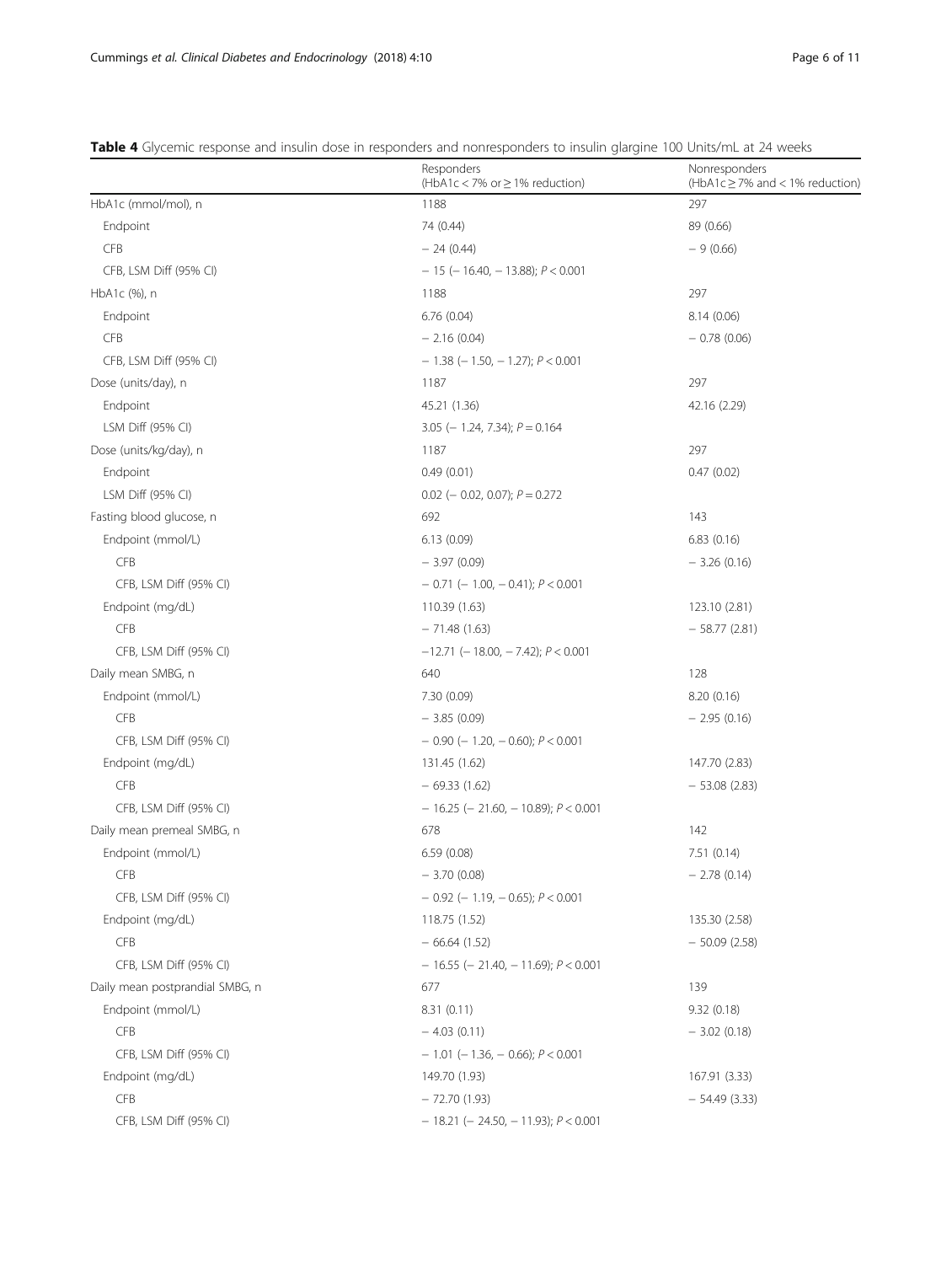|                                              | Responders<br>(HbA1c < 7% or $\geq$ 1% reduction) | Nonresponders<br>$(HbA1c \ge 7\%$ and < 1% reduction) |
|----------------------------------------------|---------------------------------------------------|-------------------------------------------------------|
| Intrapatient between-day SMBG variability, n | 673                                               | 137                                                   |
| Endpoint (mmol/L)                            | 0.62(0.03)                                        | 0.71(0.05)                                            |
| <b>CFB</b>                                   | $-0.27(0.03)$                                     | $-0.18(0.05)$                                         |
| CFB, LSM Diff (95% CI)                       | $-$ 0.08 ( $-$ 0.18, 0.01); $P = 0.070$           |                                                       |
| Endpoint (mg/dL)                             | 11.20(0.52)                                       | 12.74 (0.89)                                          |
| <b>CFB</b>                                   | $-4.86(0.52)$                                     | $-3.33(0.89)$                                         |
| CFB, LSM Diff (95% CI)                       | $-1.53$ ( $-3.19$ , 0.13); $P = 0.070$            |                                                       |

<span id="page-6-0"></span>Table 4 Glycemic response and insulin dose in responders and nonresponders to insulin glargine 100 Units/mL at 24 weeks (Continued)

Endpoints and CFB values are expressed as LSM (SE) unless otherwise stated. Pearson's Chi-square test was used for categorical variables and ANCOVA model (response = baseline of the response variable + responder + study + study-by-responder interaction + sulphonylurea use [yes/no]) for continuous variables. P values are based on fixed effects meta-regression with a 2-sided α-level of 0.05. Heterogeneity was assessed by study-by-responder interaction. P values for interaction were nonsignificant ( $\geq 0.05$ ) for outcomes presented with the exception of fasting blood glucose ( $P = 0.012$ ), indicating results in these trials were relatively homogeneous. All patients had HbA1c values at 24 weeks and received insulin glargine as the only insulin therapy. Abbreviations: CFB change from baseline, CI confidence interval, Diff difference, HbA1c glycated hemoglobin, LSM least squares mean, SE standard error, SMBG self-monitored blood glucose, T2DM type 2 diabetes mellitus

[[14](#page-9-0)] found that the suboptimally controlled group (HbA1c) ≥ 53 mmol/mol [7%]) treated with once-daily insulin detemir in the SOLVE trial had a relatively low risk of hypoglycemia and suboptimal FBG levels at 24 weeks, which according to the authors suggested that 'a more aggressive titration regimen could be implemented to improve glycemic control'. A Spanish cross-sectional study looking at people with T2DM on basal insulin also showed that approximately half of the participants had high FBG and HbA1c levels, and hence for those participants, further adjustments of basal insulin would be necessary [[15\]](#page-9-0). Similar patterns of response to basal insulin were observed in a recent meta-analysis of participant-level

data from 3415 insulin-naïve participants treated with IGlar in 16 randomized, treat-to-target trials [\[23](#page-10-0)]. Participants who reached target HbA1c < 53 mmol/mol (< 7%) at 24 weeks were more likely to achieve target FBG  $\leq$  5.5 mmol/L ( $\leq$  100 mg/dL), as well as had greater likelihood of reaching target FBG levels without hypoglycemia. Nevertheless, responders had more hypoglycemia events than participants with HbA1c levels of 53 mmol/mol (7%) to 64 mmol/mol (8%) or > 64 mmol/mol (8%). The higher HbA1c groups also had more weight gain and a slightly greater insulin dose at 24 weeks. Interestingly, more frequent hypoglycemia was associated with lower baseline C-peptide levels and was associated with



time points are daily mean. Abbreviations: MCFB mean change from baseline, Pre-B before breakfast, Pre-L before lunch or midday meal, Pre-D before dinner, Post-B 2 h after breakfast, Post-L 2 h after lunch or midday meal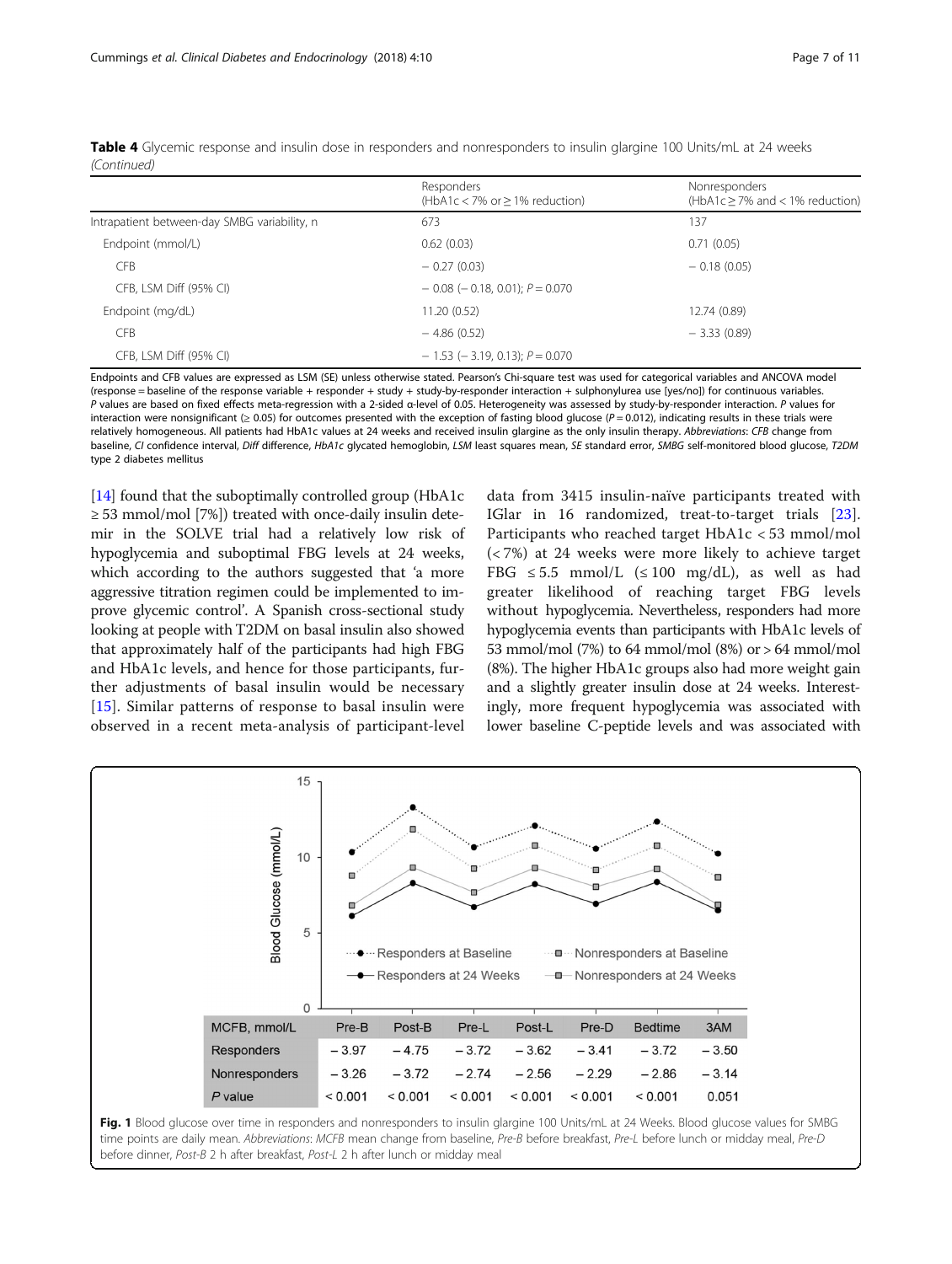<span id="page-7-0"></span>



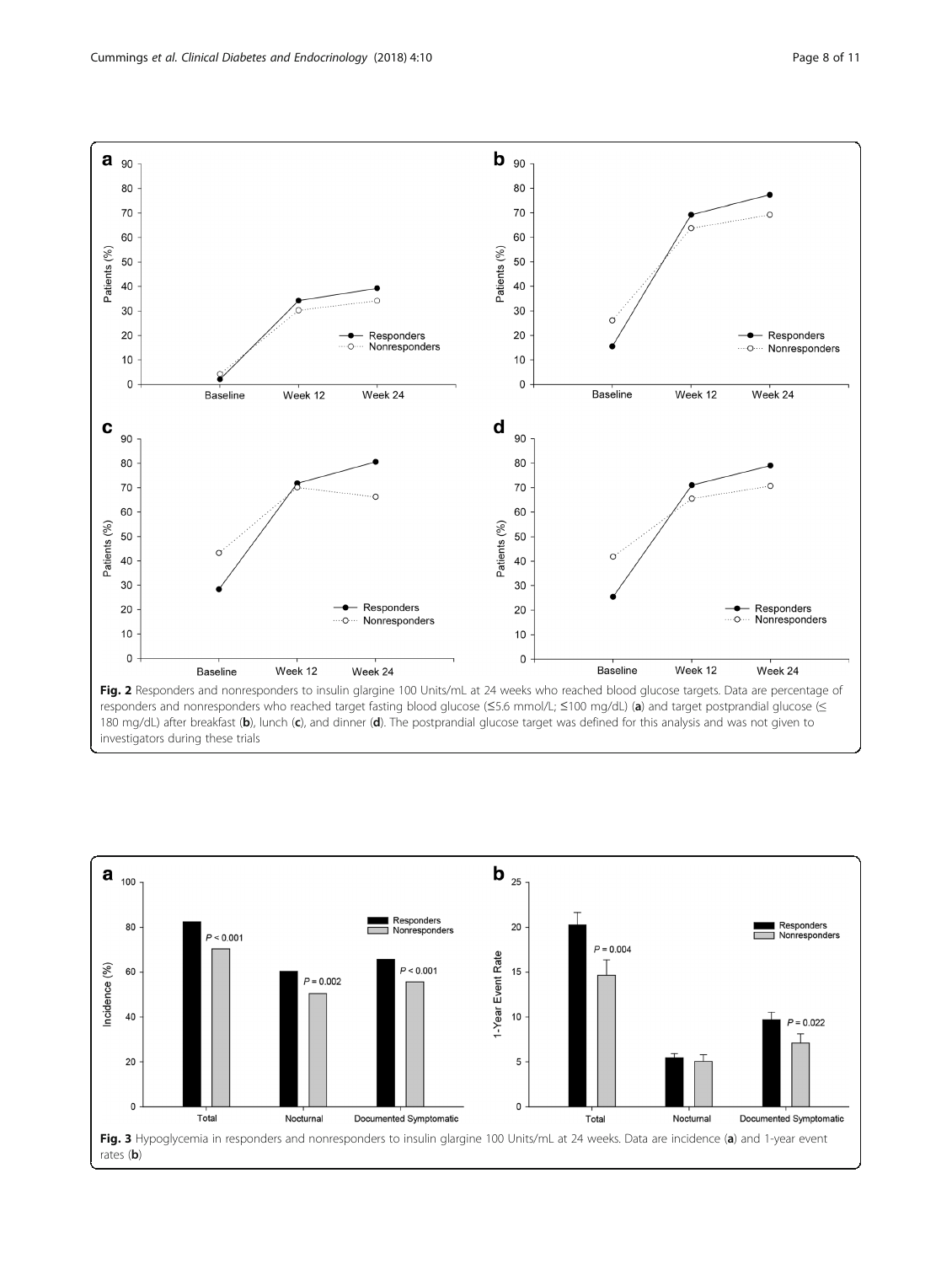more weight gain at 24 weeks in all HbA1c groups. The authors concluded that people initiating therapy with IGlar are a heterogeneous group in terms of glycemic response and hypoglycemia risk. Our analysis focused on glycemic response, and therefore did not include weight changes from baseline. Baseline C-peptide values were not available to assess.

Studies analyzing the predictability of early response to IGlar for subsequent longer-term response are limited. The high predictive values of 12-week response for subsequent treatment success at 24 weeks in our meta-analysis are consistent with results of a pooled analysis of participant-level data by Fu et al. [\[17](#page-9-0)] using the same composite HbA1c endpoint to measure response to IGlar and to OAMs in 3 randomized clinical trials. The high predictive values of 12-week response in both analyses support current guidelines that recommend clinicians evaluate therapeutic responses to pharmacologic interventions 12 weeks after initiating therapy [\[1](#page-9-0)].

Participants with higher baseline HbA1c levels have been shown to be less likely to achieve target HbA1c < 53 mmol/mol (< 7%) with basal insulin therapy in randomized clinical trials [[13](#page-9-0), [16](#page-9-0)] and in observational studies [\[14\]](#page-9-0). Other baseline factors associated with not achieving this HbA1c target include longer duration of diabetes [\[14](#page-9-0), [16](#page-9-0)], use of a sulphonylurea [\[16](#page-9-0)], number of OAMs and longer duration of OAM treatment [[14\]](#page-9-0), and higher BMI [\[14](#page-9-0)]. When achievement of HbA1c  $<$  53 mmol/mol  $(<$  7%) was further analysed by reaching target FBG < 7.2 mmol/L (< 130 mg/dL) in an observational cross-sectional study of 9899 participants with T2DM [\[15\]](#page-9-0), only 18% of the study population achieved both HbA1c and FBG targets. Of the participants who did not reach HbA1c target (75% of the total population), those who reached target FBG (24%) were older, had a longer duration of diabetes, and had lower mean values for HbA1c, BMI, diastolic blood pressure, and low-density lipoprotein cholesterol at baseline than those who did not reach target FBG (51%).

Limitations of this meta-analysis are in part due to its post hoc design, and therefore a cause and effect relationship cannot be established. Additionally, data are from randomized clinical trials, thereby results may not reflect what would be seen in a real-world setting, where more aggressive titration of basal insulin is possible and the addition of prandial insulin or a GLP1-RA is an option. Additionally, a lesser reduction in HbA1c (e.g., 8.7 mmol/mol [0.8%] vs 11 mmol/mol [1%]) despite not reaching target HbA1c < 53 mmol/mol [< 7%] could be considered clinically significant. Reasons for not increasing IGlar dose to reach HbA1c goal, particularly for participants without hypoglycemia, were not assessed in these trials, and insulin resistance was not measured. Treatment algorithms and noninsulin treatment options have also changed since these studies were conducted, and therefore results of our analysis may not fully reflect today's clinical practice.

## Conclusions

As would be expected, more participants with clinically meaningful reductions in HbA1c were identified in this analysis by expanding the definition of response to include  $a \ge 11$  mmol/mol ( $\ge 1\%$ ) reduction in HbA1c from baseline. Baseline HbA1c and FBG were also statistically higher in responders than nonresponders, although there was not a significant clinical difference to warrant a cut-off for basal insulin administration. At both 12 and 24 weeks, the majority of responders and nonresponders had not reached target FBG, suggesting that more aggressive insulin titration was still possible in responders who had not yet reached FBG and HbA1c goals, assuming hyperor hypoglycemia at other self-monitoring BG time points were not the driving factors. These findings, coupled with the high predictability of 12-week response for subsequent longer-term response, suggest that the composite HbA1c endpoint is superior to the single HbA1c measure. Clinicians should consider the magnitude of reduction in HbA1c at 12 weeks in addition to achievement of target HbA1c to better recognize the potential for success with this effective starter basal insulin, especially for people with more advanced T2DM and/or higher HbA1c levels, which may require larger insulin doses to obtain glycemic control possibly related to higher insulin resistance. Moreover, sequentially targeting FBG and PPG levels could identify nonresponders to IGlar who could become responders with additional therapy beyond basal insulin. This approach could be encouraging to people with T2DM who are clinically benefiting early from IGlar therapy to continue treatment to get closer to desired goal. A better understanding of concerns of clinicians and/or people with T2DM and reasons for not up titrating or intensifying IGlar therapy is needed and is currently being assessed in a large observational study [\[24](#page-10-0)–[26](#page-10-0)]. Studies evaluating the value of adding basal-only versus basal-bolus insulin or GLP1-RA treatment in people with T2DM not adequately controlled on current noninsulin combination therapies are needed to inform clinicians' treatment selection.

Our findings confirm the clinical utility of IGlar as a safe and effective starter basal insulin and offer insights about addressing an individual's response to treatment as early as 12 weeks. Timely adjustments to basal insulin therapy could help keep people with T2DM on track to benefit from better glycemic control.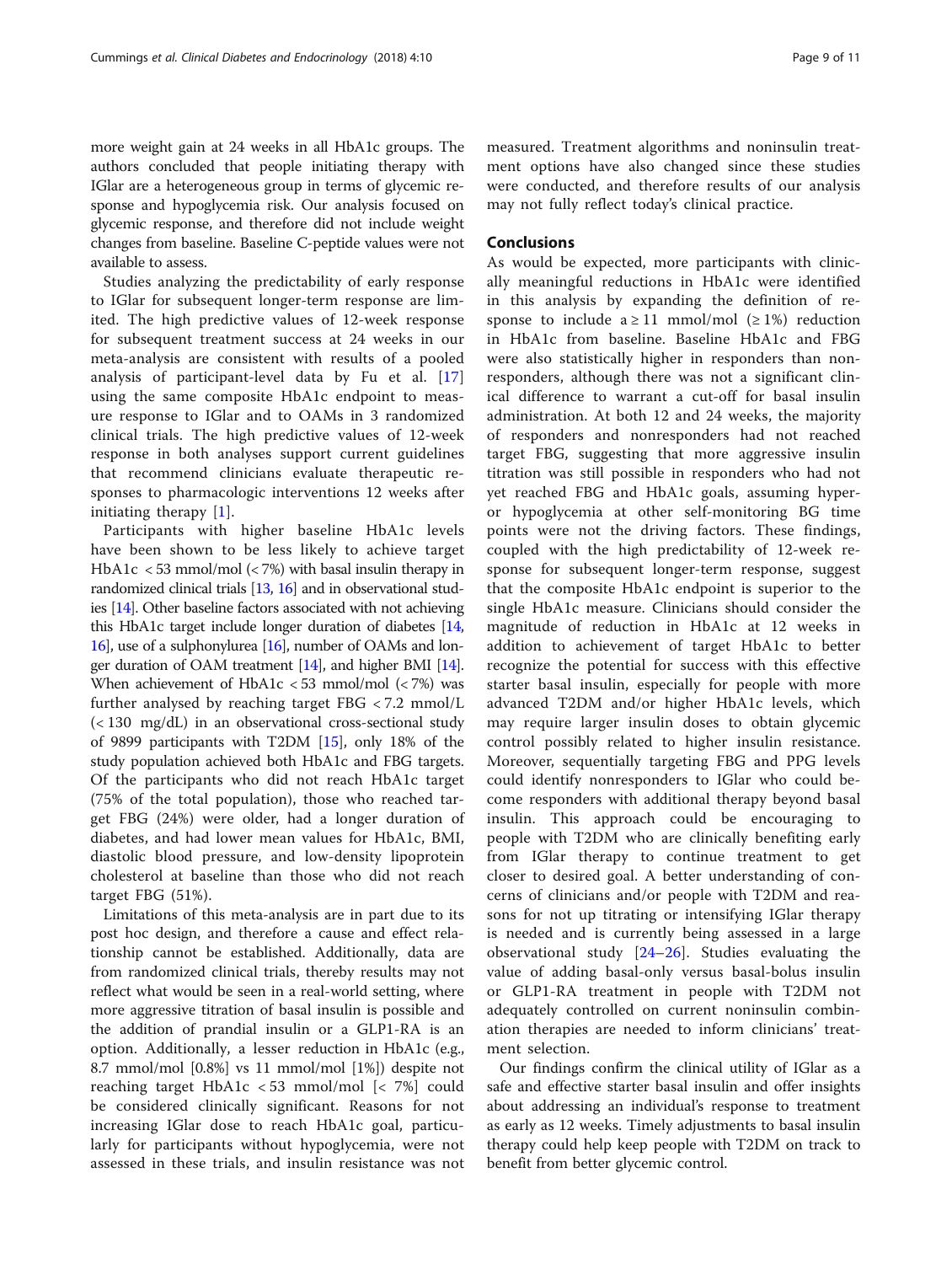## <span id="page-9-0"></span>Additional files

[Additional file 1:](https://doi.org/10.1186/s40842-018-0059-2) Table S1. Summary of trials integrated for meta-analysis. Overview of the design of each trial used in meta-analysis. (DOCX 34 kb)

[Additional file 2:](https://doi.org/10.1186/s40842-018-0059-2) Table S2. Outcomes of responders and nonresponders to IGlar at 24 weeks by study. Data are HbA1c, insulin dose, and FBG change from baseline to 24 weeks categorized by response (i.e., responders and nonresponders) in each study. (DOCX 35 kb)

#### Abbreviations

BG: Blood glucose; BMI: Body mass index; FBG: Fasting blood glucose; GLP1- RA: Glucagon-like peptide-1 receptor agonist; HbA1c: Glycated hemoglobin; IGlar: Insulin glargine 100 units/mL; OAM: Oral antihyperglycemic medication; PPG: Postprandial blood glucose; SE: Standard error; SMBG: Self-monitored blood glucose; T2DM: Type 2 diabetes mellitus; UK: United Kingdom

#### Acknowledgements

The authors would like to thank both Robyn Pollom and Tim Costigan for their reviews and valuable suggestions at the start of this project. We also thank Karen M. Paulsrud, RPh of Eli Lilly and Company for assistance with the preparation of this manuscript.

#### Funding

This research was funded by Eli Lilly and Company and Boehringer-Ingelheim. Eli Lilly and Company participated in data collection. Both Eli Lilly and Company and Boehringer-Ingelheim participated in the study design, data collection, data review, data analysis, and manuscript preparation and publication decisions.

#### Availability of data and materials

The datasets used and/or analysed during the current study are available from the corresponding author on reasonable request.

#### Authors' contributions

MHC interpreted data and drafted the manuscript. DC participated in the design of the study, performed statistical analysis, and drafted the manuscript. IH and LLI participated in the design of the study, interpreted data, and drafted the manuscript. MHT interpreted data and drafted the manuscript. All authors read and approved the final manuscript.

#### Ethics approval and consent to participate

Not applicable.

#### Competing interests

MHC has participated in Abasaglar speaker events for which he received honorarium from Eli Lilly and Company and Boehringer-Ingelheim. LLI, DC, and IH are employees of and hold stock in Eli Lilly and Company. MHT is a retiree of Eli Lilly and Company. This study was previously published in part as two abstracts, the first at the American Diabetes Association's 76th Annual Scientific Sessions in New Orleans, LA, USA in June 2016 and the second at Diabetes UK Professional Conference, Manchester, UK in March 2017.

## Publisher's Note

Springer Nature remains neutral with regard to jurisdictional claims in published maps and institutional affiliations.

#### Author details

<sup>1</sup>Queen Alexandra Hospital, Portsmouth, UK. <sup>2</sup>Eli Lilly and Company, Indianapolis, IN, USA. <sup>3</sup>Lilly Deutschland GmbH, Bad Homburg, Germany.<br><sup>4</sup>Liniversity of Michigan, Ann Arbor, MU USA. <sup>4</sup>University of Michigan, Ann Arbor, MI, USA.

## Received: 27 October 2017 Accepted: 4 April 2018 Published online: 08 May 2018

#### References

Inzucchi SE, Bergenstal RM, Buse JB, Diamant M, Ferrannini E, Nauck M, et al. Management of hyperglycemia in type 2 diabetes, 2015: a patient-centered approach: update to a position statement of the American Diabetes Association and the European Association for the Study of diabetes. Diabetes Care. 2015;38:140–9.

- 2. Lantus® [prescribing information]. 2015. [http://products.sanofi.us/lantus/](http://products.sanofi.us/lantus/lantus.html) [lantus.html](http://products.sanofi.us/lantus/lantus.html). Accessed 19 Apr 2017.
- 3. Abasaglar® [summary of product characteristics]. 2015. [http://www.ema.](http://www.ema.europa.eu/ema/index.jsp?curl=pages/medicines/human/medicines/002835/human_med_001790.jsp&mid=WC0b01ac058001d124) [europa.eu/ema/index.jsp?curl=pages/medicines/human/medicines/](http://www.ema.europa.eu/ema/index.jsp?curl=pages/medicines/human/medicines/002835/human_med_001790.jsp&mid=WC0b01ac058001d124) [002835/human\\_med\\_001790.jsp&mid=WC0b01ac058001d124](http://www.ema.europa.eu/ema/index.jsp?curl=pages/medicines/human/medicines/002835/human_med_001790.jsp&mid=WC0b01ac058001d124). Accessed 19 Apr 2017.
- 4. Riddle MC, Rosenstock J, Gerich J, on behalf of the Insulin Glargine 4002 Study Investigators. The treat-to-target trial: randomized addition of glargine or human NPH insulin to oral therapy of type 2 diabetic patients. Diabetes Care. 2003;26:3080–6.
- Standl E, Owen DR. New long-acting basal insulins: does benefit outweigh cost? Diabetes Care. 2016;39(Suppl 2):S172–9.
- 6. Yki-Jarvinen H, Kauppinen-Makelin R, Tiikkainen M, Vahatalo M, Virtamo H, Nikkila K, et al. Insulin glargine or NPH combined with metformin in type 2 diabetes: the LANMET study. Diabetologia. 2006;49:442–51.
- 7. Hilgenfeld R, Seipke G, Berchtold H, Owens DR. The evolution of insulin glargine and its continuing contribution to diabetes care. Drugs. 2014;74:911–27.
- Garber AJ, King AB, Del Prato S, Sreenan S, Balci MK, Munoz-Torres M, et al. Insulin degludec, an ultra-longacting basal insulin, versus insulin glargine in basal-bolus treatment with mealtime insulin aspart in type 2 diabetes (BEGIN Basal-Bolus Type 2): a phase 3, randomised, open-label, treat-to-target non-inferiority trial. Lancet. 2012;379:1498–507.
- 9. Zinman B, Philis-Tsimikas A, Cariou B, Handelsman Y, Rodbard HW, Johansen T, et al. Insulin degludec versus insulin glargine in insulin-naive patients with type 2 diabetes: a 1-year, randomized, treat-to-target trial (BEGIN once long). Diabetes Care. 2012;35:2464–71.
- 10. Wysham C, Bhargava A, Chaykin LB, de la Rosa R, Handelsman Y, Troelsen LN, et al. SWITCH 2: reduced risk of hypoglycaemia with insulin degludec vs insulin glargine U100 in a type 2 diabetes population on basal insulin: a randomised, double-blind, crossover trial. Oral presentation #82 presented at the European Association for the Study of Diabetes 52nd Annual Meeting 2016; Munich Germany. [http://www.easdvirtualmeeting.org/resources/switch-2-reduced-risk](http://www.easdvirtualmeeting.org/resources/switch-2-reduced-risk-of-hypoglycaemia-with-insulin-degludec-vs-insulin-glargine-u100-in-a-type-2-diabetes-population-on-basal-insulin-a-randomised-double-blind-crossover-trial-86c59ec3-9ff2-42d3-aee3-203a79532b0f)[of-hypoglycaemia-with-insulin-degludec-vs-insulin-glargine-u100-in-a-type-2](http://www.easdvirtualmeeting.org/resources/switch-2-reduced-risk-of-hypoglycaemia-with-insulin-degludec-vs-insulin-glargine-u100-in-a-type-2-diabetes-population-on-basal-insulin-a-randomised-double-blind-crossover-trial-86c59ec3-9ff2-42d3-aee3-203a79532b0f) [diabetes-population-on-basal-insulin-a-randomised-double-blind-crossover](http://www.easdvirtualmeeting.org/resources/switch-2-reduced-risk-of-hypoglycaemia-with-insulin-degludec-vs-insulin-glargine-u100-in-a-type-2-diabetes-population-on-basal-insulin-a-randomised-double-blind-crossover-trial-86c59ec3-9ff2-42d3-aee3-203a79532b0f)[trial-86c59ec3-9ff2-42d3-aee3-203a79532b0f](http://www.easdvirtualmeeting.org/resources/switch-2-reduced-risk-of-hypoglycaemia-with-insulin-degludec-vs-insulin-glargine-u100-in-a-type-2-diabetes-population-on-basal-insulin-a-randomised-double-blind-crossover-trial-86c59ec3-9ff2-42d3-aee3-203a79532b0f). Accessed 19 Apr 2017.
- 11. Riddle MC, Bolli GB, Ziemen M, Muehlen-Bartmer I, Bizet F, Home PD, et al. New insulin glargine 300 units/mL versus glargine 100 units/mL in people with type 2 diabetes using basal and mealtime insulin: glucose control and hypoglycemia in a 6-month randomized controlled trial (EDITION 1). Diabetes Care. 2014;37:2755–62.
- 12. Yki-Jarvinen H, Bergenstal R, Ziemen M, Wardecki M, Muehlen-Bartmer I, Boelle E, et al. New insulin glargine 300 units/mL versus glargine 100 units/mL in people with type 2 diabetes using oral agents and basal insulin: glucose control and hypoglycemia in a 6-month randomized controlled trial (EDITION 2). Diabetes Care. 2014;37:3235–43.
- 13. Scheen AJ, Schmitt H, Jiang HH, Ivanyi T. Factors associated with reaching or not reaching target HbA1c after initiation of basal or premixed insulin in patients with type 2 diabetes. Diabetes Metab. 2017;43:69–78.
- 14. Khunti K, Damci T, Husemoen LL, Babu V, Liebl A. Exploring the characteristics of suboptimally controlled patients after 24weeks of basal insulin treatment: an individualized approach to intensification. Diabetes Res Clin Pract. 2017;123:209–17.
- 15. Mata-Cases M, Mauricio D, Franch-Nadal J. Clinical characteristics of type 2 diabetic patients on basal insulin therapy with adequate fasting glucose control who do not achieve HbA1c targets. J Diabetes. 2017;9:34–44.
- 16. Riddle MC, Vlajnic A, Zhou R, Rosenstock J. Baseline HbA1c predicts attainment of 7.0% HbA1c target with structured titration of insulin glargine in type 2 diabetes: a patient-level analysis of 12 studies. Diabetes Obes Metab. 2013;15:819–25.
- 17. Fu H, Cao D, Boye KS, Curtis B, Schuster DL, Kendall DM, et al. Early glycemic response predicts achievement of subsequent treatment targets in the treatment of type 2 diabetes: a post hoc analysis. Diabetes Ther. 2015;6:317–28.
- 18. Conget I, Kirkman MS, Cao D, Wong M, Reviriego J, Kendall DM. Identifying insulin treatment responders with a composite measure: beyond Hba1c < 7% in patients with type 2 diabetes. CMRO. 2018;34(2):329–36.
- 19. Stratton IM, Adler AI, Neil HA, Matthews DR, Manley SE, Cull CA, et al. Association of glycaemia with macrovascular and microvascular complications of type 2 diabetes (UKPDS 35): prospective observational study. BMJ. 2000;321:405–12.